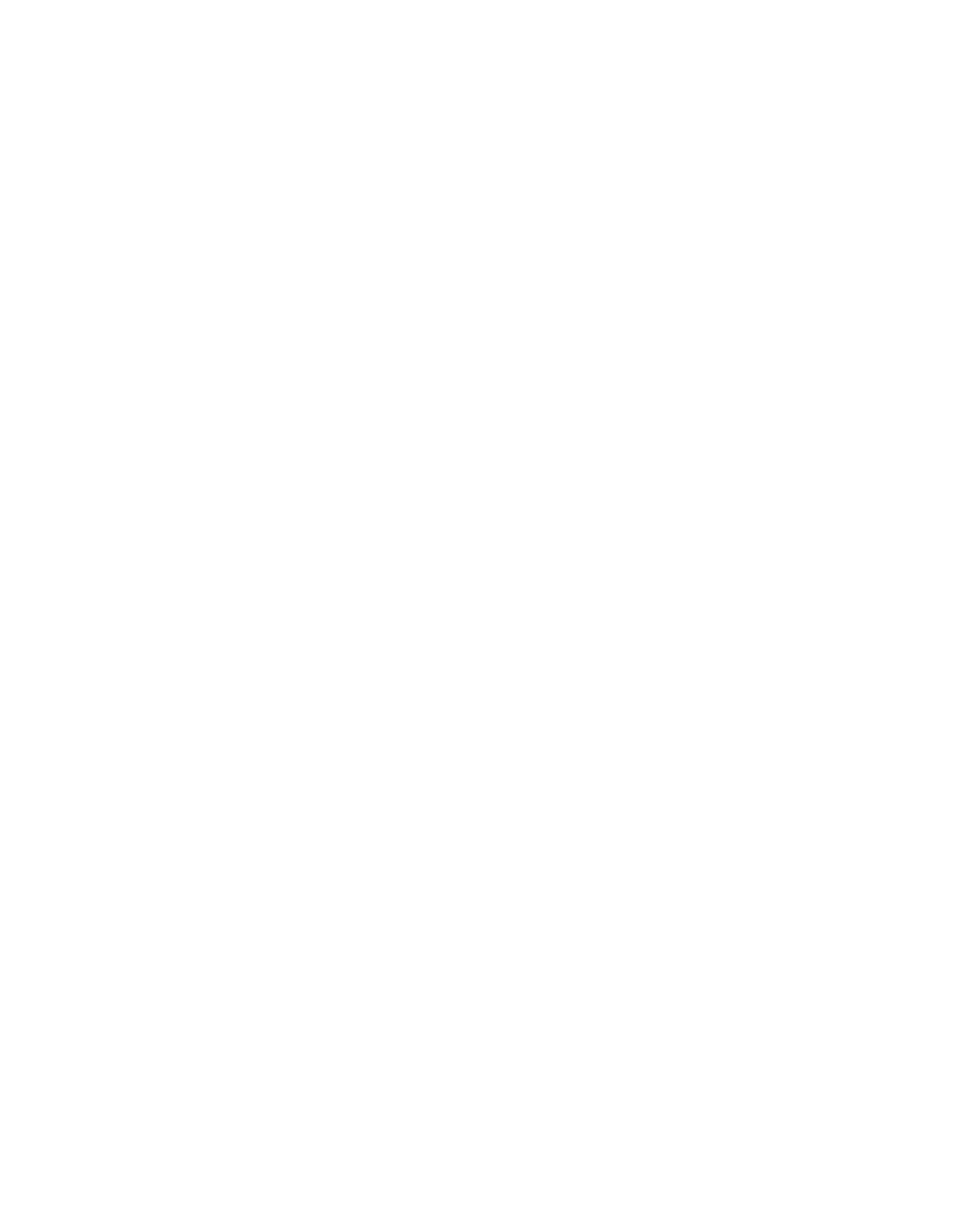## TABLE OF CONTENTS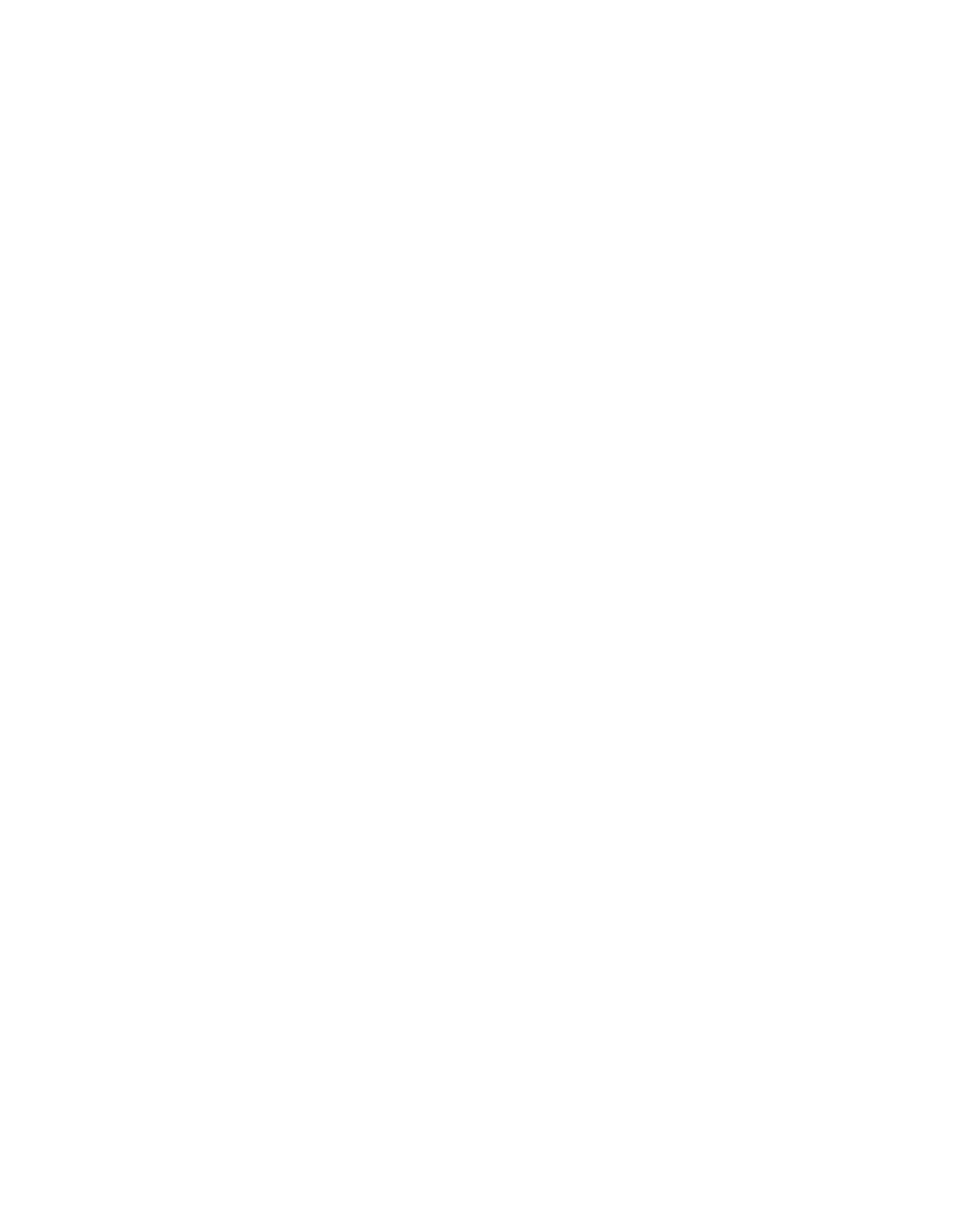### <span id="page-4-0"></span>Overview

With the passage of Keep Oregon Moving (HB 2017), the Oregon Legislature made a significant investment in transportation, both statewide and in local communities. With those investments came transparency, accountability and performance requirements. Reporting on the condition of transportation infrastructure and making those reports available to the legislature and public is one of those transparency and accountability measures.



Per ORS 184.657, every city and county is required to submit a condition report to the Department of Transportation (ODOT) by February 1, of odd-numbered years. Additionally, the Oregon Transportation Commission (OTC), by April 1, of odd-numbered years, is required to submit this biennial report, capturing both state and local government data, to the Joint Committee on Transportation.

Compiling both state and local government bridge and roads (pavement) condition data in one report creates a statewide view, providing members with the opportunity to better understand the impact of HB 2017 investments over time, as the legislation rolls out. Since the previous Oregon Transportation Infrastructure Condition Report was prepared in 2019, the percent of pavements and bridges in fair or better condition has remained the same, though one percent of both bridges and pavements changed from good condition to fair condition.

The aggregated statewide data can inform future conversations between the OTC and the legislature about additional investments needed to keep Oregon's transportation system in a state of good repair.

## <span id="page-4-1"></span>Uniform Conditions and Reporting

The Oregon Transportation Commission (OTC), in coordination with counties and cities, developed and adopted a set of uniform condition descriptions and standardized processes for purposes of reporting on the condition of pavement and bridges owned by cities, counties and the state. The bridge and pavement condition information presented in this report is based on data submitted by local governments to the Oregon Department of Transportation (ODOT), using the [uniform condition](https://www.oregon.gov/odot/TAP/Pages/KOM-Local-Govt.aspx)  [descriptions](https://www.oregon.gov/odot/TAP/Pages/KOM-Local-Govt.aspx) adopted by the OTC in February 2018 and online reporting form developed by ODOT staff.

In coordination with the Association of Oregon Counties and the League of Oregon Cities, ODOT staff developed and distributed [educational materials](https://www.oregon.gov/odot/TAP/Pages/KOM-Local-Govt.aspx) to increase local agencies' understanding of pavement and bridge condition ratings. Every city and county in Oregon successfully completed and submitted an infrastructure condition report using the online form.

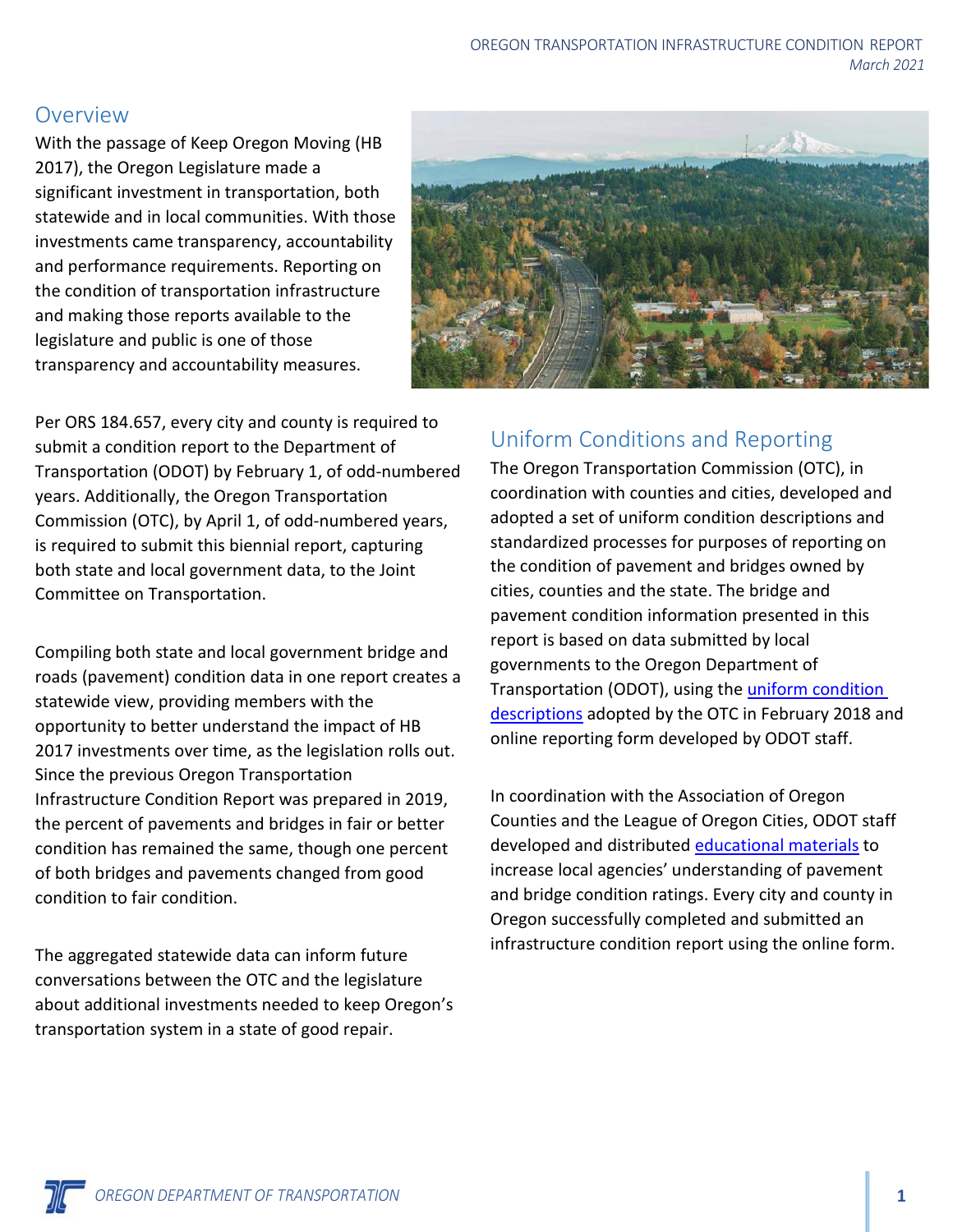## <span id="page-5-0"></span>National Bridge Inventory (NBI) Bridge Conditions



95% *NBI Bridges rated "fair" or better*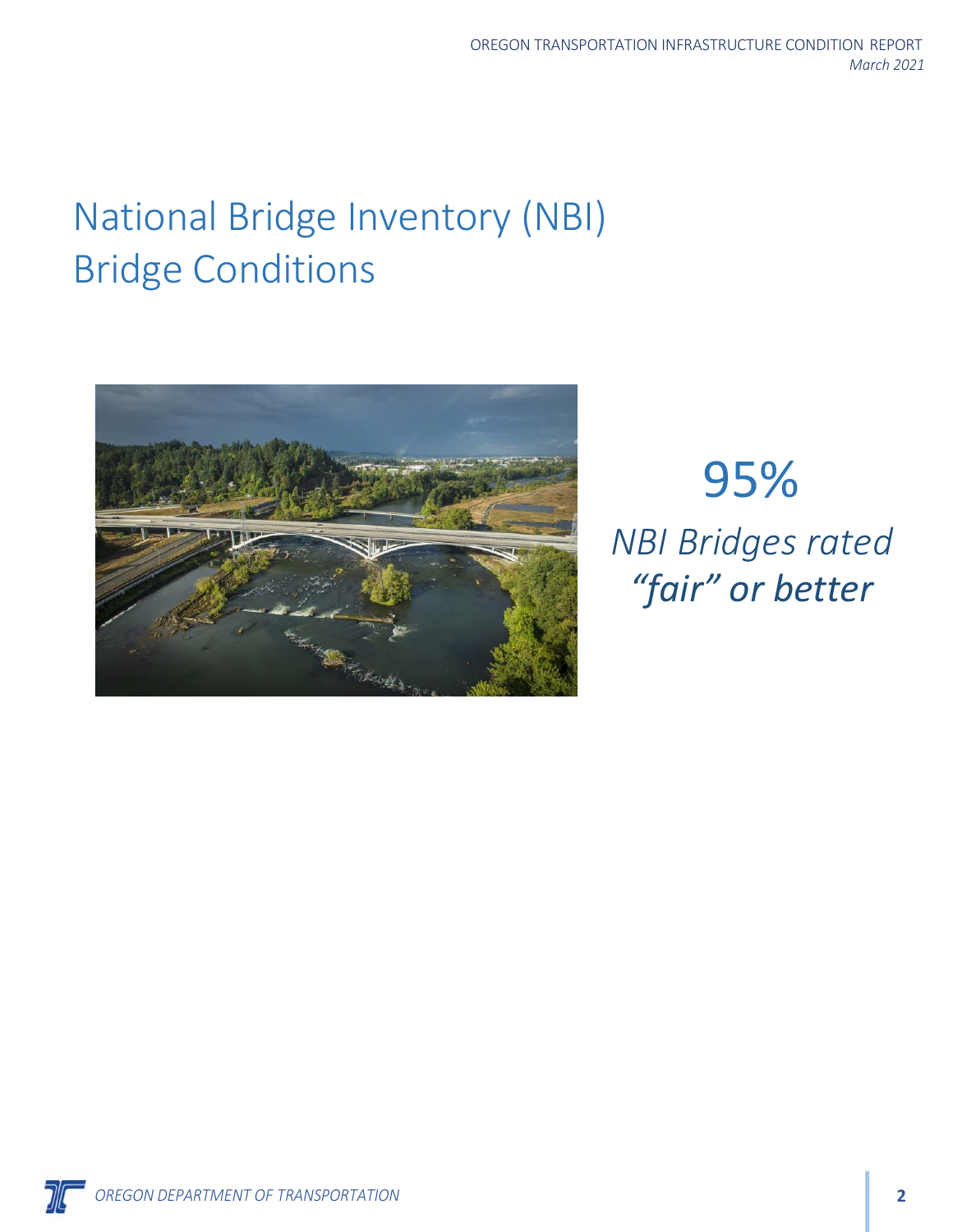## State NBI Bridge Conditions

Every city and county reported bridge conditions for bridges on the National Bridge Inventory (NBI), bridges that are more than 20 feet long and open to the public, within their jurisdictional responsibility. Determining whether a specific bridge is in good, fair or poor condition under the OTC-adopted bridge conditiondescriptions, as with the Federal Highway Administration (FHWA) Performance Measure Rule, is dependent upon the lowest condition rating for the deck, superstructure, and substructure.

ODOT is responsible for inspecting and reporting on the condition of all state and local-government owned bridges in the state every two years, the results of the most recent inspections were provided to local agencies to help them complete their bridge condition reports.

### *Condition of NBI Bridges – Statewide*



### *State-owned Bridge Conditions*

| <b>OWNER</b>                | <b>GOOD</b> | <b>FAIR</b> | <b>POOR</b> | <b>TOTAL</b> |
|-----------------------------|-------------|-------------|-------------|--------------|
| <b>ODOT</b>                 | 651         | 2,075       | 40          | 2,766        |
| <b>STATE PARK</b>           | 12          | 29          | 2           | 43           |
| <b>OTHER STATE AGENCIES</b> | g           | 11          | 3           | 23           |
| <b>TOTAL</b>                | 672         | 2,115       | 45          | 2,832        |



\* The reported number and condition of all state-owned NBI bridges are based on the March 2021 bridge conditions snapshot ODOT provides annually to the Federal Highway Administration.

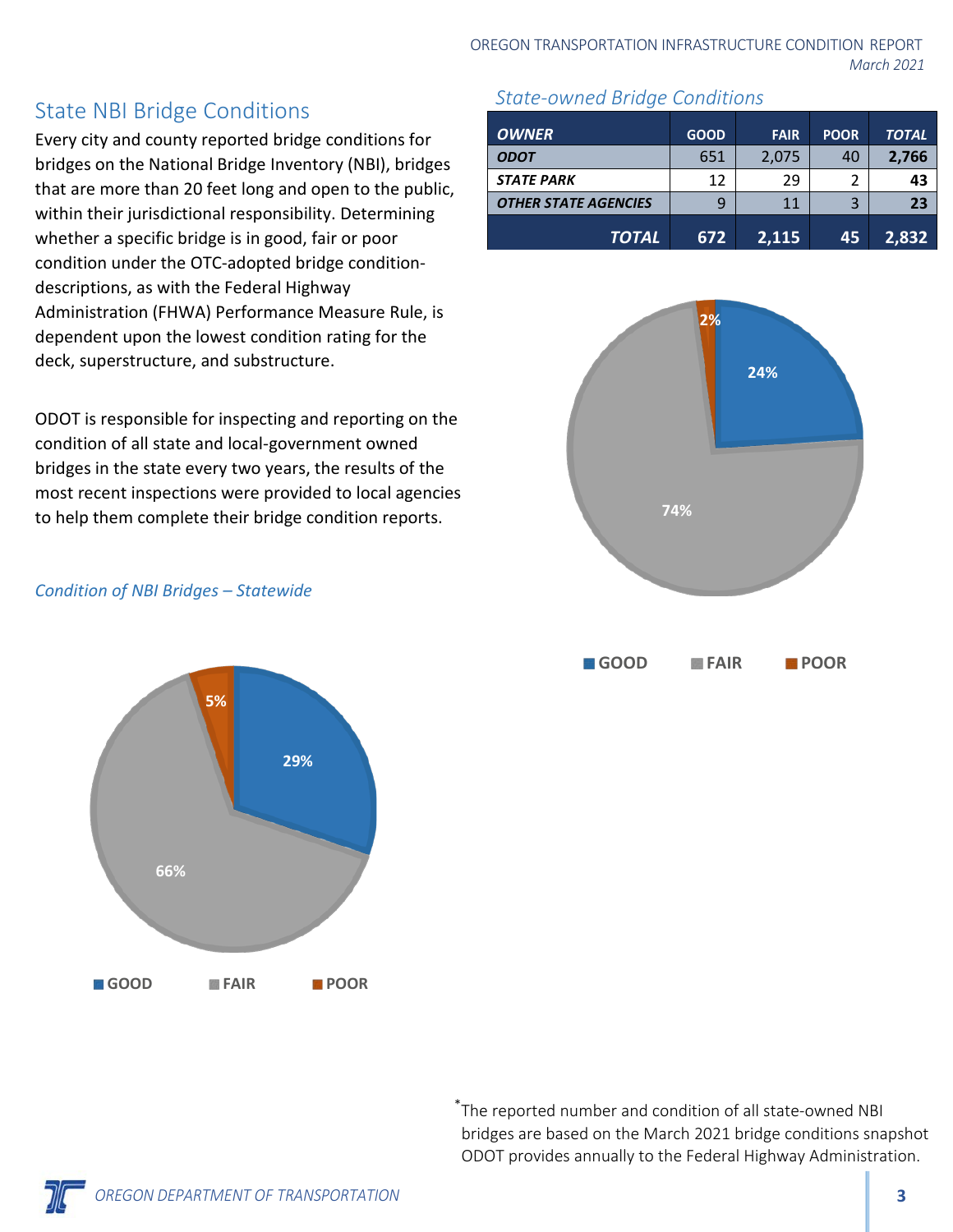### *City-Owned NBI Bridge Conditions*



| <b>CITY-OWNED NBI BRIDGE CONDITIONS</b> |                |                |                |                         |  |
|-----------------------------------------|----------------|----------------|----------------|-------------------------|--|
| <b>OREGON CITIES</b>                    | <b>GOOD</b>    | <b>FAIR</b>    | <b>POOR</b>    | <b>TOTAL</b>            |  |
| <b>Adams</b>                            | 1              | 1              | 0              | 2                       |  |
| <b>Albany</b>                           | 10             | 9              | 4              | 23                      |  |
| <b>Arlington</b>                        | 1              | 0              | 0              | 1                       |  |
| <b>Ashland</b>                          | 1              | 3              | 0              | 4                       |  |
| <b>Astoria</b>                          | 8              | 1              | 0              | 9                       |  |
| <b>Baker City</b>                       | 3              | 5              | 0              | 8                       |  |
| <b>Bandon</b>                           | $\Omega$       | 0              | $\mathbf{1}$   | $\mathbf{1}$            |  |
| <b>Beaverton</b>                        | 10             | 10             | 0              | 20                      |  |
| <b>Bend</b>                             | 12             | 16             | 0              | 28                      |  |
| <b>Boardman</b>                         | 0              | 1              | 0              | 1                       |  |
| Canby                                   | $\mathbf{1}$   | $\overline{1}$ | 0              | $\overline{2}$          |  |
| <b>Cannon Beach</b>                     | 1              | N              | 0              | 1                       |  |
| <b>Canyon City</b>                      | $\overline{1}$ | $\overline{2}$ | $\overline{1}$ | 4                       |  |
| Canyonville                             | 0              | 1              | $\mathbf{1}$   | 2                       |  |
| <b>Central Point</b>                    | 3              | $\Omega$       | $\Omega$       | $\overline{\mathbf{3}}$ |  |
| <b>Clatskanie</b>                       | 1              | 2              | 0              | 3                       |  |
| <b>Columbia City</b>                    | $\mathbf{1}$   | 0              | 0              | $\overline{1}$          |  |
| <b>Cornelius</b>                        | 0              | 1              | 0              | 1                       |  |
| <b>Corvallis</b>                        | 11             | 16             | O              | 27                      |  |

|                                        | <b>CITY-OWNED NBI BRIDGE CONDITIONS</b> |                                  |                     |                                         |  |  |
|----------------------------------------|-----------------------------------------|----------------------------------|---------------------|-----------------------------------------|--|--|
| <b>OREGON CITIES</b>                   | <b>GOOD</b>                             | <b>FAIR</b>                      | <b>POOR</b>         | <b>TOTAL</b>                            |  |  |
| <b>Cottage Grove</b>                   | 0                                       | 5                                | 0                   | 5                                       |  |  |
| Cove                                   | $\overline{0}$                          | $\overline{1}$                   | $\overline{0}$      | $\overline{\mathbf{1}}$                 |  |  |
| <b>Creswell</b>                        | 1                                       | $\mathbf{1}$                     | 0                   | 2                                       |  |  |
| <b>Dallas</b>                          | $\overline{2}$                          | $\overline{2}$                   | $\overline{1}$      | 5                                       |  |  |
| <b>Drain</b>                           | $\overline{1}$                          | $\overline{1}$                   | 0                   | $\overline{2}$                          |  |  |
| <b>Dufur</b>                           | $\overline{1}$                          | $\overline{0}$                   | $\overline{0}$      | $\overline{\mathbf{1}}$                 |  |  |
| <b>Eagle Point</b>                     | 1                                       | 0                                | 1                   | $\overline{2}$                          |  |  |
| <b>Enterprise</b>                      | $\overline{2}$                          | 5                                | 0                   | $\overline{\mathbf{z}}$                 |  |  |
| <b>Eugene</b>                          | 17                                      | 39                               | $\overline{2}$      | 58                                      |  |  |
| <b>Falls City</b>                      | $\overline{1}$                          | 0                                | $\overline{0}$      | $\mathbf{1}$                            |  |  |
| <b>Grants Pass</b>                     | $\mathbf 1$                             | $\overline{1}$                   | 0                   | $\overline{2}$                          |  |  |
| <b>Gresham</b>                         | 4                                       | 6                                | $\overline{0}$      | 10                                      |  |  |
| <b>Heppner</b>                         | 3                                       | 4                                | 1                   | 8                                       |  |  |
| <b>Hermiston</b>                       | $\overline{1}$                          | 0                                | 0                   | $\mathbf{1}$                            |  |  |
| <b>Hillsboro</b>                       | 0                                       | $\overline{2}$                   | 0                   | 2                                       |  |  |
| <b>Idanha</b>                          | $\overline{0}$                          | $\overline{1}$                   | $\overline{0}$      | $\mathbf{1}$                            |  |  |
| Independence                           | 0                                       | 3                                | 0                   | 3                                       |  |  |
| <b>Jacksonville</b>                    | $\overline{1}$                          | $\overline{4}$                   | $\overline{0}$      | 5                                       |  |  |
| <b>John Day</b>                        | $\overline{2}$                          | 3                                | 0                   | 5                                       |  |  |
| Joseph                                 | $\overline{2}$                          | $\overline{0}$                   | $\overline{1}$      | $\overline{\mathbf{3}}$                 |  |  |
| <b>Keizer</b>                          | 4                                       | $\overline{1}$                   | 0                   | 5                                       |  |  |
| <b>Klamath Falls</b>                   | $\overline{4}$                          | 7                                | 0                   | 11                                      |  |  |
| La Grande                              | 0                                       | 0                                | $\mathbf 1$         | $\mathbf{1}$                            |  |  |
| Lake Oswego                            | 3                                       | 3                                | $\overline{1}$      | 7                                       |  |  |
| <b>Lakeview</b>                        | 0                                       | 1                                | 0                   | $\mathbf{1}$                            |  |  |
| <b>Lebanon</b>                         | $\overline{2}$                          | 11                               | 0                   | 13                                      |  |  |
| Lexington                              | $\overline{2}$                          | 0                                | 0                   | 2                                       |  |  |
| <b>Lincoln City</b>                    | $\overline{1}$                          | 0                                | $\overline{0}$      | $\mathbf{1}$                            |  |  |
| <b>Madras</b>                          | $\overline{2}$                          | 4                                | 0                   | 6                                       |  |  |
| <b>McMinnville</b>                     | $\overline{1}$                          | $\overline{0}$                   | 0                   | $\mathbf{1}$                            |  |  |
| <b>Medford</b>                         | $\overline{4}$                          | 9                                | 0                   | 13                                      |  |  |
| <b>Millersburg</b><br><b>Milwaukie</b> | $\overline{1}$<br>$\mathbf 1$           | $\overline{1}$<br>$\overline{2}$ | $\overline{1}$      | 3                                       |  |  |
|                                        | $\overline{2}$                          |                                  | 0                   | 3                                       |  |  |
| <b>Monmouth</b>                        |                                         | $\overline{0}$                   | $\overline{0}$      | $\overline{\mathbf{2}}$<br>$\mathbf{1}$ |  |  |
| <b>Myrtle Creek</b><br><b>Newport</b>  | 0<br>$\overline{0}$                     | 0<br>$\overline{0}$              | 1<br>$\overline{1}$ | $\mathbf{1}$                            |  |  |
| <b>North Bend</b>                      | 0                                       | 1                                | 0                   | 1                                       |  |  |
| <b>North Powder</b>                    | $\overline{0}$                          | $\overline{1}$                   | $\mathbf 0$         | $\mathbf{1}$                            |  |  |
| <b>Oakridge</b>                        | 0                                       | 1                                | 0                   | 1                                       |  |  |
| <b>Oregon City</b>                     | $\overline{0}$                          | $\overline{2}$                   | $\mathbf 0$         | $\overline{\mathbf{2}}$                 |  |  |
| Pendleton                              | 4                                       | 5                                | 0                   | 9                                       |  |  |
| Philomath                              | $\overline{1}$                          | $\overline{0}$                   | $\mathbf 0$         | $\mathbf{1}$                            |  |  |
|                                        |                                         |                                  |                     |                                         |  |  |

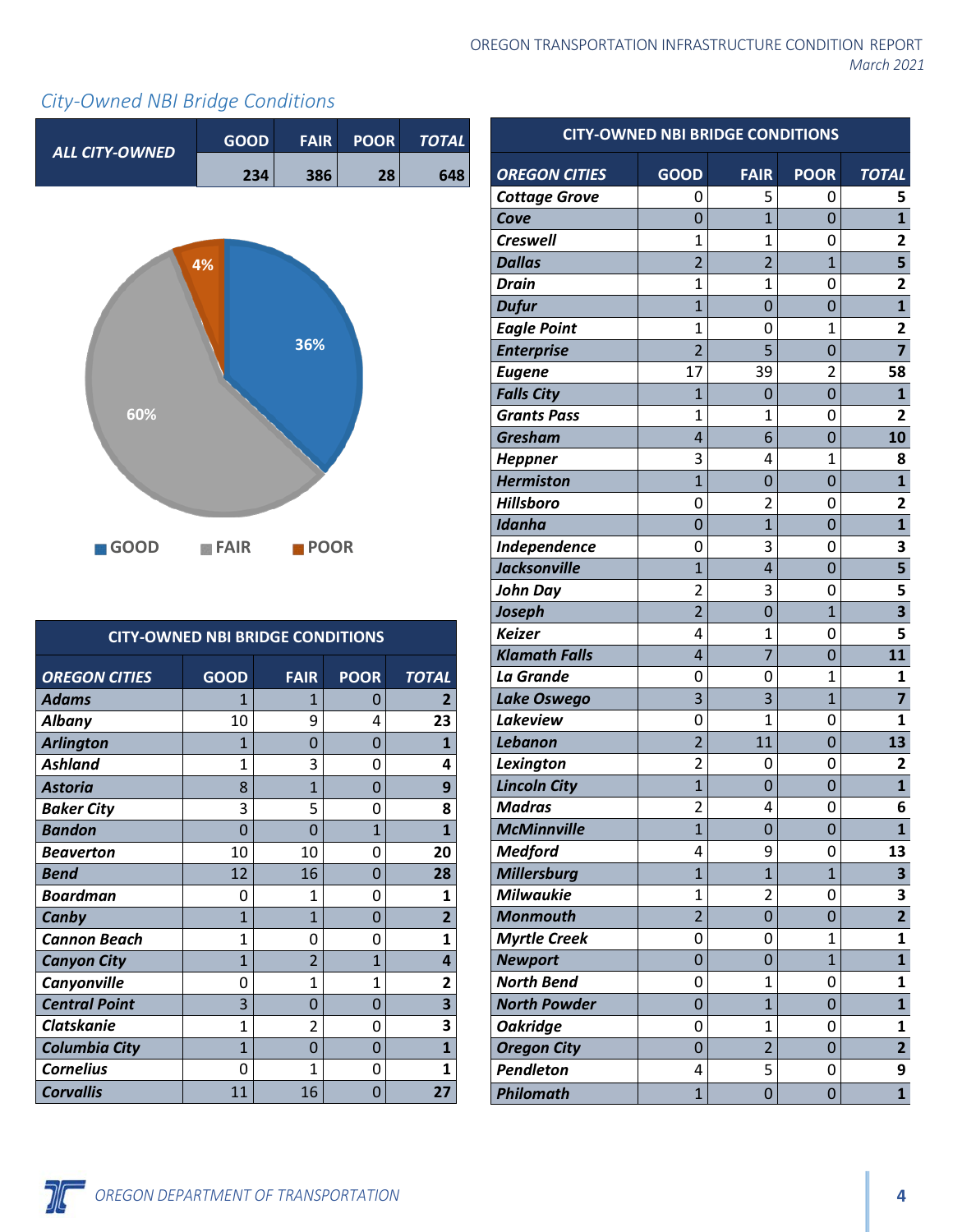| OREGON TRANSPORTATION INFRASTRUCTURE CONDITION. REPORT |            |
|--------------------------------------------------------|------------|
|                                                        | March 2021 |

| <b>CITY-OWNED NBI BRIDGE CONDITIONS</b> |                 |                 |                |                         |
|-----------------------------------------|-----------------|-----------------|----------------|-------------------------|
| <b>OREGON CITIES</b>                    | GOOD            | <b>FAIR</b>     | <b>POOR</b>    | <b>TOTAL</b>            |
| <b>Pilot Rock</b>                       | 1               | 3               | 0              | 4                       |
| <b>Portland</b>                         | $\overline{23}$ | $\overline{92}$ | $\overline{3}$ | 118                     |
| <b>Prineville</b>                       | 6               | 1               | 0              | 7                       |
| <b>Rainier</b>                          | $\overline{1}$  | $\overline{0}$  | $\overline{1}$ | $\overline{2}$          |
| <b>Redmond</b>                          | 5               | 3               | 0              | 8                       |
| <b>Rockaway Beach</b>                   | $\overline{0}$  | $\overline{1}$  | 0              | $\overline{\mathbf{1}}$ |
| <b>Rogue River</b>                      | $\overline{1}$  | 2               | 0              | 3                       |
| <b>Roseburg</b>                         | $\overline{4}$  | 9               | $\overline{1}$ | 14                      |
| <b>Rufus</b>                            | 0               | $\mathbf 1$     | 0              | 1                       |
| <b>Salem</b>                            | 15              | 41              | $\overline{0}$ | 56                      |
| <b>Scappoose</b>                        | 0               | 2               | 0              | 2                       |
| <b>Seaside</b>                          | $\overline{4}$  | $\overline{4}$  | $\overline{1}$ | 9                       |
| <b>Sherwood</b>                         | $\mathbf 1$     | 0               | 0              | $\overline{\mathbf{1}}$ |
| <b>Silverton</b>                        | $\overline{1}$  | $\overline{1}$  | $\overline{0}$ | $\overline{2}$          |
| <b>Sisters</b>                          | 3               | 0               | 0              | 3                       |
| <b>Springfield</b>                      | $\overline{2}$  | 5               | $\overline{0}$ | $\overline{\mathbf{z}}$ |
| <b>St. Helens</b>                       | $\overline{1}$  | $\overline{2}$  | 0              | 3                       |
| <b>Stanfield</b>                        | $\overline{2}$  | $\overline{0}$  | $\overline{0}$ | $\overline{2}$          |
| <b>Stayton</b>                          | $\overline{1}$  | 6               | 1              | 8                       |
| <b>Sutherlin</b>                        | $\overline{2}$  | $\overline{2}$  | 0              | 4                       |
| <b>Sweet Home</b>                       | 0               | $\overline{2}$  | 0              | $\overline{\mathbf{c}}$ |
| <b>Talent</b>                           | $\overline{3}$  | $\overline{1}$  | $\overline{0}$ | $\overline{4}$          |
| <b>The Dalles</b>                       | 3               | 1               | 0              | 4                       |
| <b>Tigard</b>                           | 5               | 5               | $\overline{1}$ | 11                      |
| <b>Tualatin</b>                         | 3               | 0               | 0              | 3                       |
| <b>Turner</b>                           | $\overline{1}$  | $\overline{0}$  | $\overline{0}$ | $\overline{\mathbf{1}}$ |
| <b>Union</b>                            | 4               | 1               | 0              | 5                       |
| Veneta                                  | $\overline{1}$  | 0               | $\overline{0}$ | $\overline{\mathbf{1}}$ |
| Weston                                  | 0               | 3               | $\overline{2}$ | 5                       |
| <b>Wilsonville</b>                      | 3               | $\overline{2}$  | $\overline{0}$ | 5                       |
| <b>Winston</b>                          | $\overline{1}$  | 0               | $\overline{0}$ | $\mathbf{1}$            |
| <b>TOTAL</b>                            | 234             | 386             | 28             | 648                     |

\*The reported number and condition of all city-owned NBI bridges are based on the best available data as of March 2021.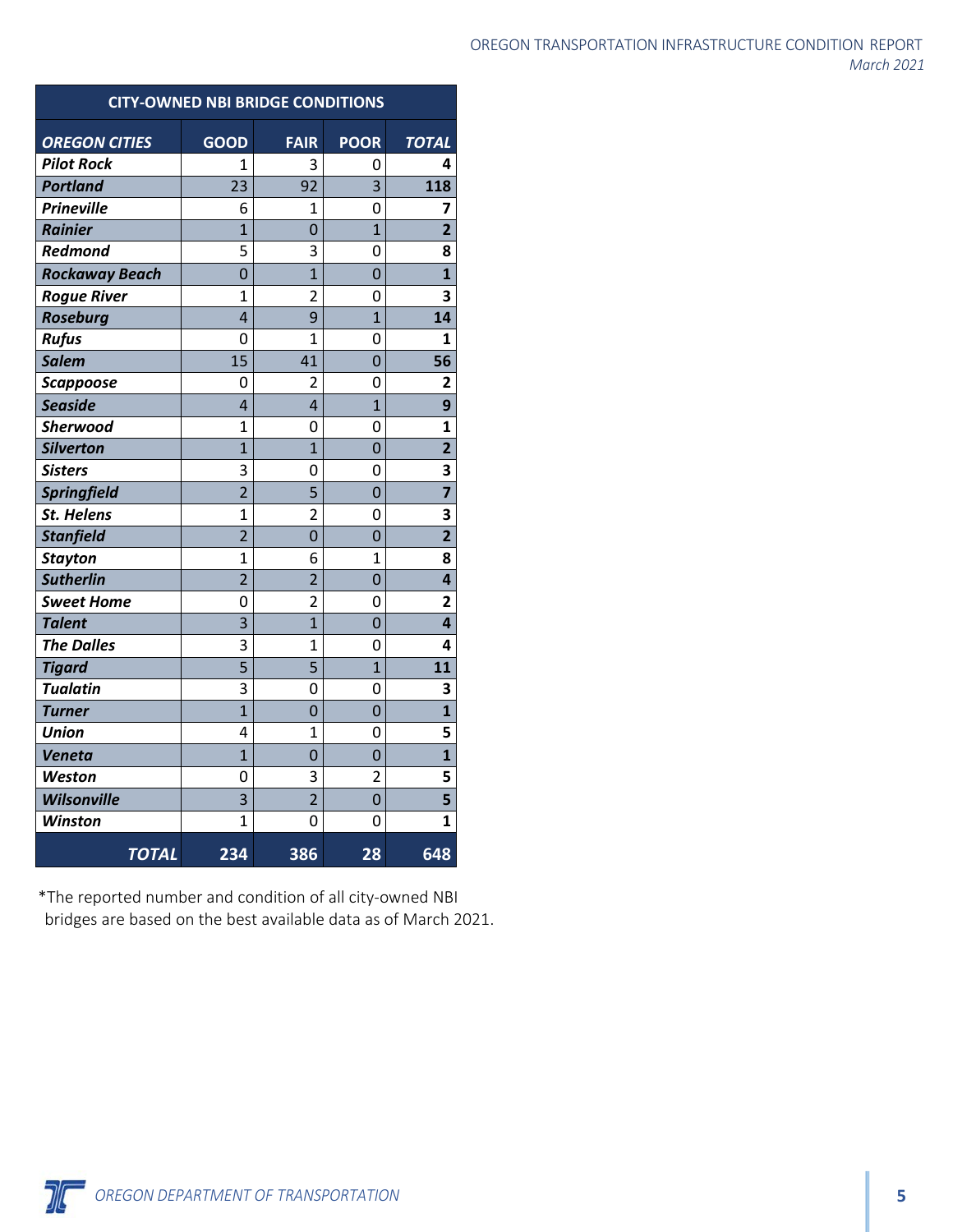| OREGON TRANSPORTATION INFRASTRUCTURE CONDITION. REPORT |  |            |  |
|--------------------------------------------------------|--|------------|--|
|                                                        |  | March 2021 |  |

### *County-owned NBI Bridge Conditions*



| <b>COUNTY-OWNED NBI BRIDGE CONDITIONS</b> |                |             |                |              |  |
|-------------------------------------------|----------------|-------------|----------------|--------------|--|
| <b>OREGON COUNTIES</b>                    | <b>GOOD</b>    | <b>FAIR</b> | <b>POOR</b>    | <b>TOTAL</b> |  |
| <b>Baker County</b>                       | 20             | 47          | 11             | 78           |  |
| <b>Benton County</b>                      | 23             | 63          | 7              | 93           |  |
| <b>Clackamas County</b>                   | 38             | 114         | $\overline{7}$ | 159          |  |
| <b>Clatsop County</b>                     | 22             | 26          | 4              | 52           |  |
| <b>Columbia County</b>                    | 37             | 40          | $\overline{2}$ | 79           |  |
| <b>Coos County</b>                        | 44             | 67          | 3              | 114          |  |
| <b>Crook County</b>                       | 10             | 12          | $\overline{2}$ | 24           |  |
| <b>Curry County</b>                       | 13             | 14          | 4              | 31           |  |
| <b>Deschutes County</b>                   | 25             | 22          | $\overline{2}$ | 49           |  |
| <b>Douglas County</b>                     | 49             | 189         | 16             | 254          |  |
| <b>Gilliam County</b>                     | $\overline{3}$ | 10          | $\overline{2}$ | 15           |  |
| <b>Grant County</b>                       | 10             | 25          | 4              | 39           |  |
| <b>Harney County</b>                      | 40             | 28          | $\overline{3}$ | 71           |  |
| <b>Hood River County</b>                  | $\overline{2}$ | 12          | 1              | 15           |  |
| <b>Jackson County</b>                     | 64             | 84          | 3              | 151          |  |
| Jefferson County                          | 14             | 18          | 4              | 36           |  |
| <b>Josephine County</b>                   | 34             | 69          | $\overline{2}$ | 105          |  |
| <b>Klamath County</b>                     | 72             | 59          | 5              | 136          |  |
| <b>Lake County</b>                        | 24             | 14          | $\overline{0}$ | 38           |  |
| <b>Lane County</b>                        | 104            | 303         | 4              | 411          |  |
| <b>Lincoln County</b>                     | 21             | 55          | 9              | 85           |  |
| <b>Linn County</b>                        | 88             | 141         | 77             | 306          |  |
| <b>Malheur County</b>                     | 40             | 60          | 5              | 105          |  |
| <b>Marion County</b>                      | 19             | 108         | 12             | 139          |  |
| <b>Morrow County</b>                      | 11             | 18          | $\overline{2}$ | 31           |  |
| <b>Multnomah County</b>                   | 10             | 25          | 4              | 39           |  |
| <b>Polk County</b>                        | 21             | 62          | 6              | 89           |  |
| <b>Sherman County</b>                     | $\overline{2}$ | 9           | 0              | 11           |  |
| <b>Tillamook County</b>                   | 44             | 41          | 8              | 93           |  |
| Umatilla County                           | 46             | 104         | 14             | 164          |  |
| <b>Union County</b>                       | 35             | 23          | 4              | 62           |  |
| <b>Wallowa County</b>                     | 38             | 16          | 6              | 60           |  |
| <b>Wasco County</b>                       | 18             | 39          | 8              | 65           |  |
| <b>Washington County</b>                  | 69             | 81          | 4              | 154          |  |
| <b>Wheeler County</b>                     | $\overline{2}$ | 4           | $\overline{0}$ | 6            |  |
| <b>Yamhill County</b>                     | 17             | 66          | 6              | 89           |  |
| <b>TOTAL</b>                              | 1,129          | 2,068       | 251            | 3,448        |  |

\* The reported number and conditions of all county-owned NBI bridges are based on the best available data as of March 2021.

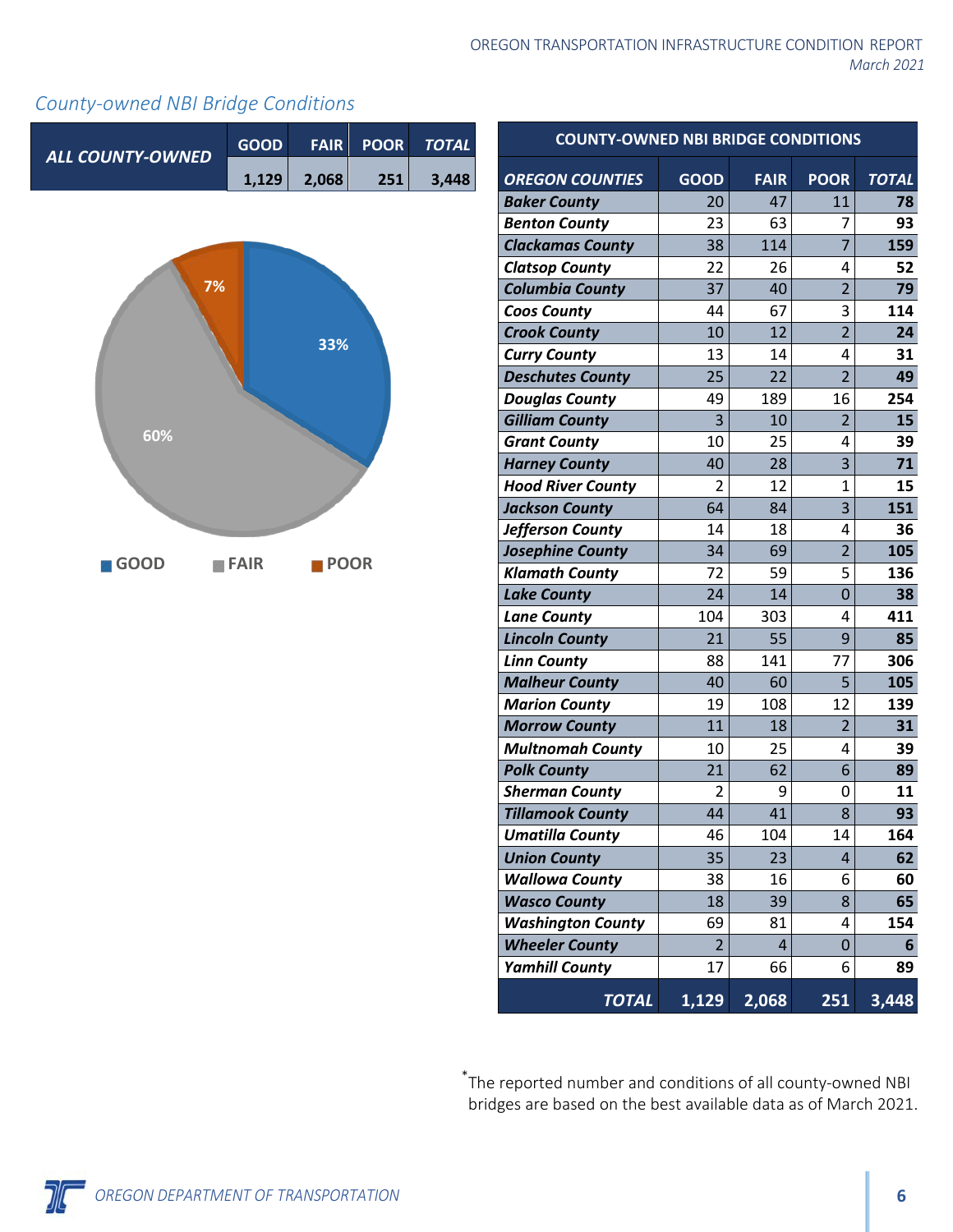## <span id="page-10-0"></span>Paved Federal-aid System (FAS) Roadway Pavement Conditions



# 90% *FAS roadway miles rated "fair" or better*

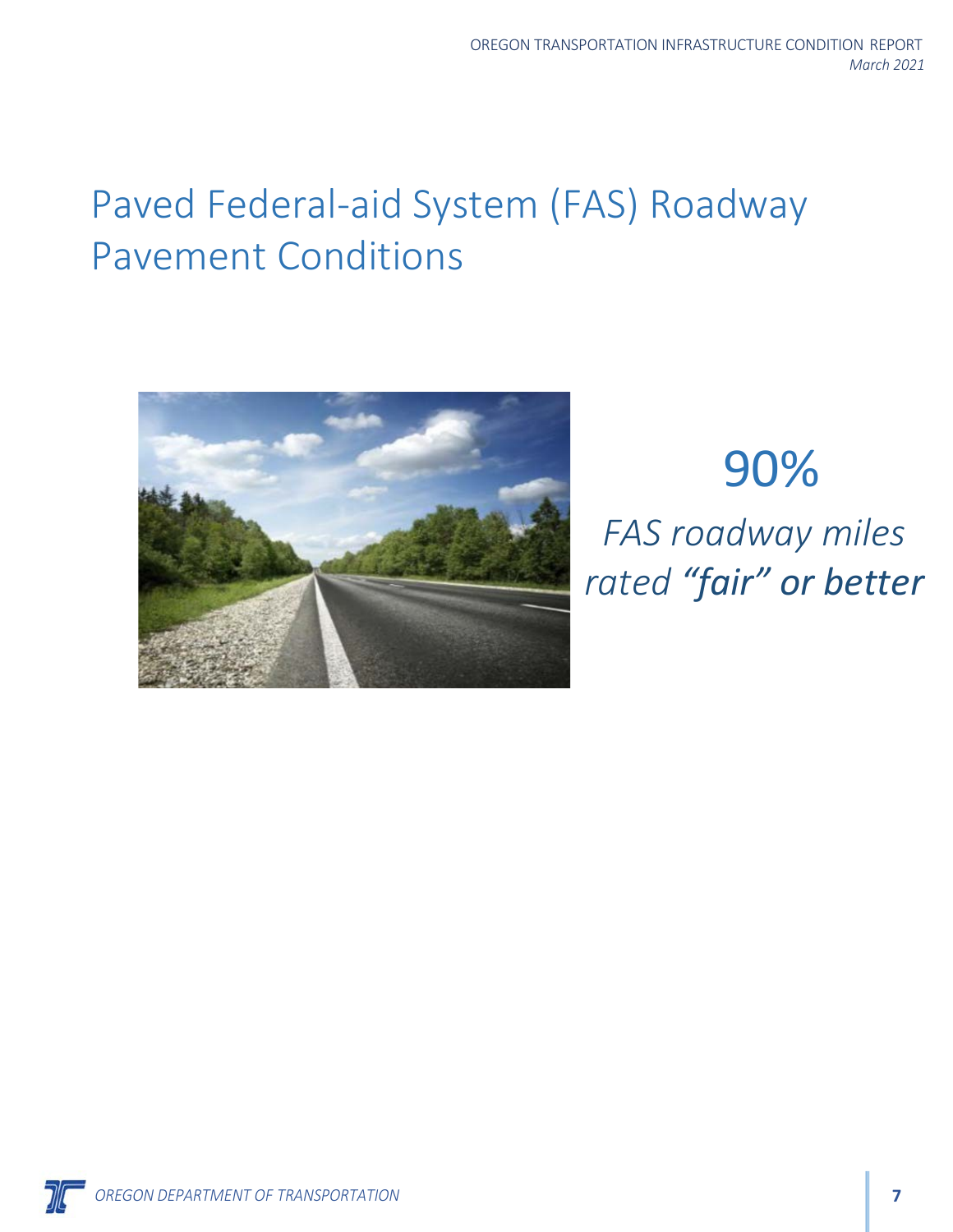## Reported Pavement Conditions

Reported pavement conditions are based on ODOT, city and county data for paved federal-aid system roads, within their respective jurisdictional responsibilities, using the OTC-adopted conditions (good, fair, and poor). The federal-aid highway system includes the roads that carry most traffic and nearly all trucks and includes residential streets and lower-volume roads. Limiting the reporting requirement to paved federal-aid system roads focuses this report on the roadways of highest significance, excluding unimproved, gravel, brick, or stone roadways from the reporting requirement.

ODOT and some of the larger local government entities used their own internal processes and systems for capturing the conditions of roads and highways within their jurisdictions. The more-detailed condition information and data captured by these systems was converted to comply with the required reporting format to ensure consistent reports regardless of agency size and resources.



*Condition of Paved Federal-aid System Road-miles – Statewide*

### *State Reported Pavement Conditions (Paved Federal-aid System Road-miles)*

| <b>STATE-OWNED</b> | <b>GOOD</b> | <b>FAIR</b> | <b>POOR</b> | <i><b>TOTAL</b></i> |
|--------------------|-------------|-------------|-------------|---------------------|
|                    | 4,985       | 2,204       | 857         | 8.046               |



The total number and condition of federal-aid system roadway miles captured in this report will vary over time. Oregon's state highway mileage inventory is in a nearly constant state of flux (changes in highway alignments and jurisdictional transfers are examples of activities impacting the data).

\* The reported number and conditions of all state-owned, paved federal-aid system, roadway miles are based on ODOT data as of September 2020.

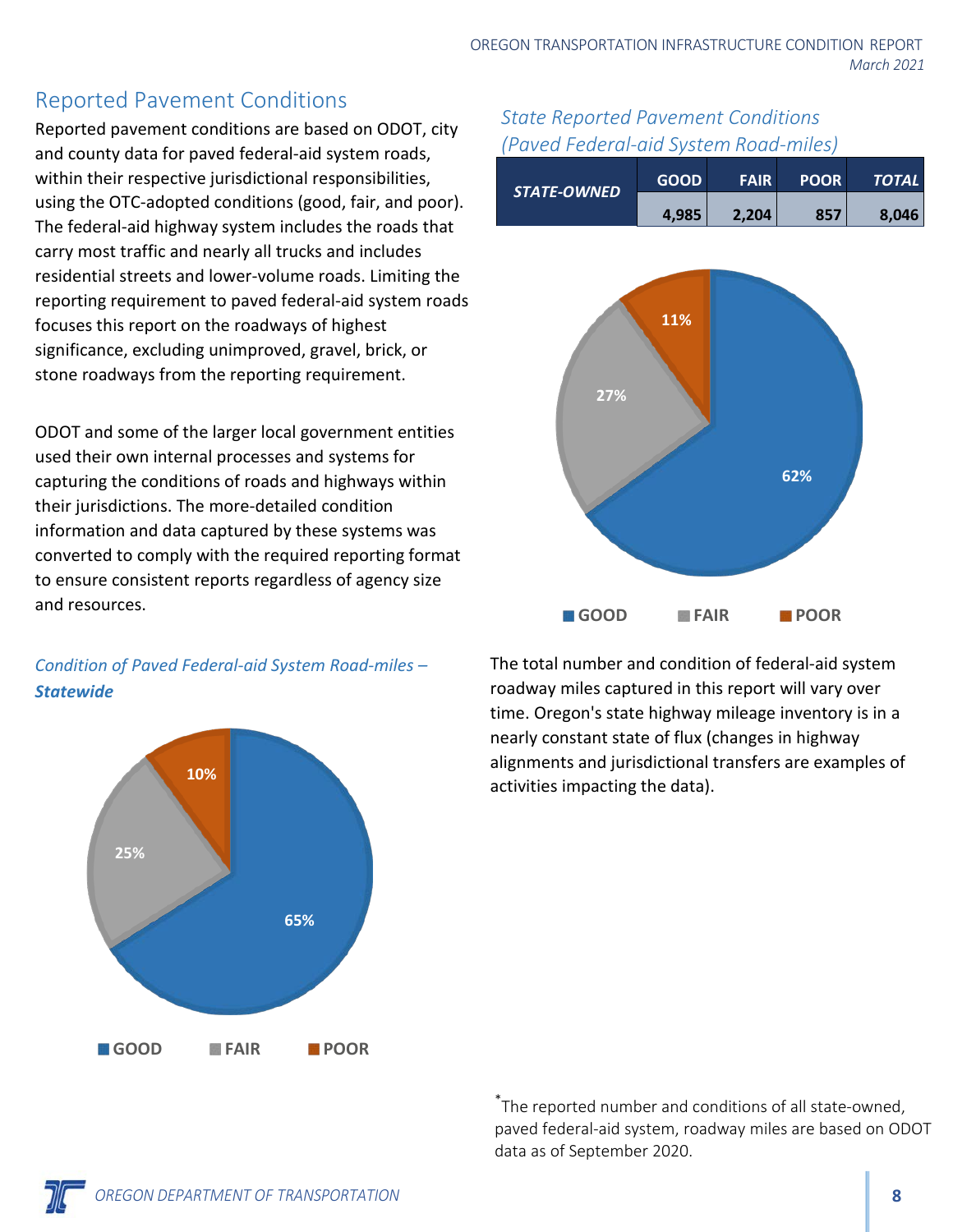

## *City Reported Pavement Conditions (Paved Federal-aid System Road-miles)*



| REPORTED FEDERAL-AID SYSTEM ROADWAY MILES |                         |              |                          |                |  |
|-------------------------------------------|-------------------------|--------------|--------------------------|----------------|--|
| <b>OREGON CITIES</b>                      | <b>GOOD</b>             | <b>FAIR</b>  | <b>POOR</b>              | <b>TOTAL</b>   |  |
| <b>Adair Village</b>                      | 0                       | 1            | 0                        |                |  |
| <b>Albany</b>                             | 23                      | 18           | 3                        | 44             |  |
| <b>Ashland</b>                            | 5                       | 18           | 6                        | 29             |  |
| <b>Astoria</b>                            | 6                       | 8            | 1                        | 15             |  |
| <b>Athena</b>                             | 1                       | 0            | 0                        | 1              |  |
| Aurora                                    | O                       | $\mathbf{1}$ | 0                        | 1              |  |
| <b>Baker City</b>                         | 14                      | 5            | 1                        | 20             |  |
| <b>Bandon</b>                             | 0                       | 5            | 1                        | 6              |  |
| <b>Bay City</b>                           | 1                       | 1            | 0                        | $\overline{2}$ |  |
| <b>Beaverton</b>                          | 23                      | 29           | $\overline{\mathcal{L}}$ | 54             |  |
| <b>Bend</b>                               | 92                      | 4            | $\overline{\mathbf{c}}$  | 98             |  |
| <b>Boardman</b>                           | 0                       | 1            | 3                        | 4              |  |
| <b>Brookings</b>                          | $\overline{\mathbf{c}}$ | 3            | $\mathbf{1}$             | 6              |  |
| <b>Brownsville</b>                        | $\mathfrak z$           | 0            | 1                        | 3              |  |
| <b>Burns</b>                              | 1                       | 1            | 0                        | $\overline{2}$ |  |
| Canby                                     | 9                       | 5            | 2                        | 16             |  |

### **REPORTED FEDERAL-AID SYSTEM ROADWAY MILES**

| <b>OREGON CITIES</b>                 | GOOD                 | <b>FAIR</b>         | <b>POOR</b>                      | <b>TOTAL</b>            |
|--------------------------------------|----------------------|---------------------|----------------------------------|-------------------------|
| <b>Cannon Beach</b>                  | 3                    | 0                   | 0                                | 3                       |
| <b>Canyon City</b>                   | 0                    | $\mathbf{1}$        | 0                                | 1                       |
| Canyonville                          | $\overline{1}$       | 0                   | 0                                | $\mathbf{1}$            |
| <b>Cave Junction</b>                 | $\overline{1}$       | 0                   | 0                                | 1                       |
| <b>Central Point</b>                 | 10                   | 13                  | $\overline{2}$                   | 25                      |
| Chiloquin                            | 1                    | 0                   | 0                                | 1                       |
| <b>Clatskanie</b>                    | $\overline{2}$       | $\overline{1}$      | $\overline{1}$                   | 4                       |
| Coburg                               | 3                    | $\overline{1}$      | $\mathbf 1$                      | 5                       |
| <b>Columbia City</b>                 | 3                    | 0                   | 0                                | 3                       |
| Coos Bay                             | 20                   | 10                  | 37                               | 67                      |
| Coquille                             | $\overline{2}$       | $\overline{1}$      | $\overline{1}$                   | 4                       |
| <b>Cornelius</b>                     | 5                    | $\mathbf 1$         | 3                                | 9                       |
| <b>Corvallis</b>                     | 33                   | 10                  | 5                                | 48                      |
| <b>Cottage Grove</b>                 | 6                    | 5                   | 4                                | 15                      |
| Cove                                 | $\overline{0}$       | 0                   | $\overline{1}$                   | $\mathbf{1}$            |
| <b>Creswell</b>                      | $\overline{2}$       | $\overline{1}$      | 0                                | 3                       |
| <b>Culver</b>                        | $\overline{0}$       | $\overline{1}$      | 0                                | $\overline{\mathbf{1}}$ |
| <b>Dallas</b>                        | 5                    | 6                   | 1                                | 12                      |
| <b>Dayville</b>                      | 0                    | $\overline{1}$      | 0                                | $\mathbf{1}$            |
| <b>Drain</b>                         | 0                    | $\overline{2}$      | 0                                | $\overline{2}$          |
| <b>Dufur</b>                         | $\overline{1}$       | $\overline{1}$      | 0                                | $\overline{\mathbf{2}}$ |
| <b>Dundee</b>                        | 0                    | 1                   | 0                                | $\mathbf{1}$            |
| <b>Eagle Point</b>                   | 11                   | $\overline{1}$      | $\overline{0}$                   | 12                      |
| <b>Elgin</b>                         | 0                    | 0                   | $\mathbf 1$                      | 1                       |
| <b>Enterprise</b>                    | $\overline{1}$       | 0                   | $\overline{1}$                   | $\overline{\mathbf{2}}$ |
| <b>Estacada</b>                      | 0                    | $\overline{2}$      | 0                                | $\overline{2}$          |
| <b>Eugene</b>                        | 153                  | 9                   | 4                                | 166                     |
| <b>Falls City</b>                    | $\mathbf 1$          | $\mathbf{1}$        | $\overline{1}$                   | 3                       |
| <b>Florence</b>                      | 10                   | 3                   | $\overline{2}$                   | 15                      |
| <b>Forest Grove</b>                  | 17                   | 5<br>$\overline{1}$ | 3                                | 25                      |
| <b>Fossil</b>                        | $\overline{0}$       |                     | $\overline{0}$                   | $\overline{\mathbf{1}}$ |
| <b>Garibaldi</b>                     | 0                    | 0                   | $\overline{2}$<br>$\overline{1}$ | $\overline{2}$          |
| <b>Gaston</b>                        | 0                    | $\mathbf 0$         |                                  | $\mathbf{1}$            |
| <b>Gearhart</b><br><b>Gervais</b>    | 2<br>$\overline{2}$  | 2<br>$\overline{1}$ | 0<br>$\overline{1}$              | 4<br>4                  |
| <b>Gladstone</b>                     | 4                    |                     |                                  |                         |
| <b>Glendale</b>                      |                      | 3                   | 1<br>$\overline{1}$              | 8<br>$\overline{2}$     |
|                                      | $\overline{0}$<br>33 | $\overline{1}$      | 3                                | 45                      |
| <b>Grants Pass</b><br><b>Gresham</b> | 49                   | 9<br>17             | 6                                | 72                      |
| <b>Haines</b>                        | 0                    | 1                   | 0                                | $\mathbf{1}$            |
| <b>Happy Valley</b>                  | 10                   | 3                   | 0                                | 13                      |
| <b>Harrisburg</b>                    | 0                    | 1                   | $\overline{1}$                   | 2                       |
| <b>Helix</b>                         | 0                    | $\overline{1}$      | 0                                | $\mathbf{1}$            |
|                                      |                      |                     |                                  |                         |

Ж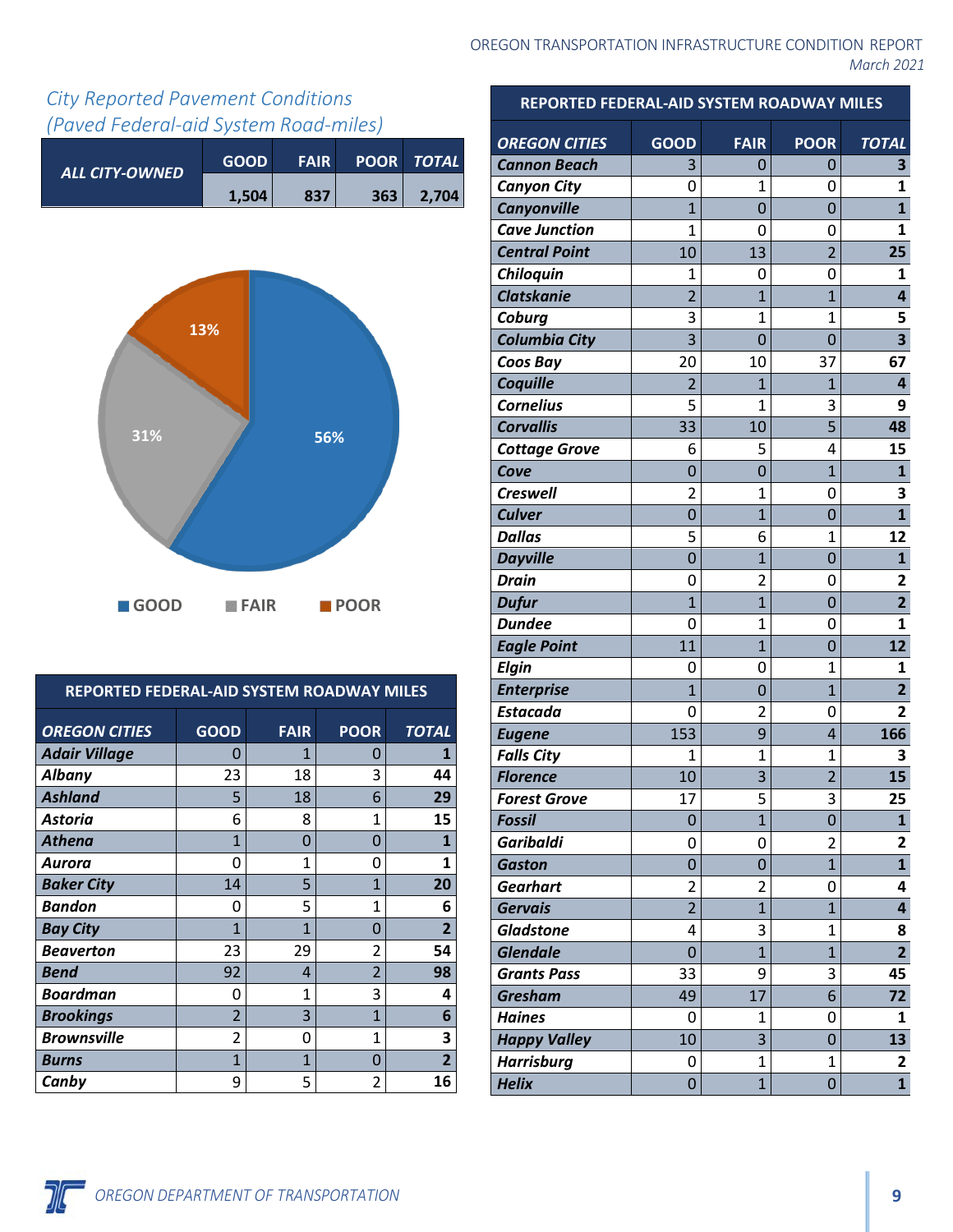| REPORTED FEDERAL-AID SYSTEM ROADWAY MILES |                |                |                |                         |
|-------------------------------------------|----------------|----------------|----------------|-------------------------|
| <b>OREGON CITIES</b>                      | <b>GOOD</b>    | <b>FAIR</b>    | <b>POOR</b>    | <b>TOTAL</b>            |
| <b>Hermiston</b>                          | 10             | 5              | 3              | 18                      |
| <b>Hillsboro</b>                          | 43             | 10             | $\overline{1}$ | 54                      |
| <b>Hines</b>                              | 1              | 0              | 0              | 1                       |
| <b>Hood River</b>                         | 3              | 8              | 12             | 23                      |
| <b>Hubbard</b>                            | $\overline{2}$ | $\overline{2}$ | 1              | 5                       |
| <b>Huntington</b>                         | $\overline{2}$ | $\overline{1}$ | $\overline{1}$ | 4                       |
| <b>Imbler</b>                             | $\overline{1}$ | 0              | 0              | 1                       |
| Independence                              | $\overline{1}$ | 5              | $\overline{1}$ | 7                       |
| <b>lone</b>                               | 0              | $\mathbf{1}$   | 0              | 1                       |
| <b>Irrigon</b>                            | $\overline{1}$ | $\overline{0}$ | 0              | $\overline{\mathbf{1}}$ |
| <b>Island City</b>                        | 0              | 1              | 1              | $\overline{2}$          |
| <b>Jacksonville</b>                       | $\overline{1}$ | 3              | $\overline{2}$ | 6                       |
| <b>Jefferson</b>                          | $\overline{1}$ | $\overline{2}$ | 0              | 3                       |
| <b>Jordan Valley</b>                      | $\overline{1}$ | $\overline{0}$ | $\overline{0}$ | $\overline{\mathbf{1}}$ |
| Joseph                                    | 5              | $\mathbf 1$    | 1              | 7                       |
| <b>Junction City</b>                      | $\overline{2}$ | 5              | 3              | 10                      |
| <b>Keizer</b>                             | 12             | 12             | 0              | 24                      |
| <b>King City</b>                          | 0              | $\mathbf{1}$   | 0              | 1                       |
| <b>Klamath Falls</b>                      | 22             | 8              | 3              | 33                      |
| <b>La Grande</b>                          | 11             | 6              | $\overline{7}$ | 24                      |
| Lafayette                                 | 0              | 1              | 0              | 1                       |
| <b>Lake Oswego</b>                        | 24             | 10             | 9              | 43                      |
| <b>Lakeview</b>                           | 0              | $\overline{2}$ | $\overline{0}$ | $\overline{2}$          |
| Lebanon                                   | 10             | 12             | 4              | 26                      |
| Lexington                                 | $\overline{1}$ | 0              | $\overline{0}$ | $\mathbf{1}$            |
| <b>Lincoln City</b>                       | 7              | 1              | 1              | 9                       |
| Lostine                                   | $\overline{2}$ | $\overline{0}$ | $\overline{0}$ | $\overline{2}$          |
| <b>Madras</b>                             | 6              | 5              | 3              | 14                      |
| <b>Manzanita</b>                          | $\overline{1}$ | $\overline{0}$ | $\overline{0}$ | $\mathbf{1}$            |
| Maywood Park                              | 0              | 0              | 2              | 2                       |
| <b>McMinnville</b>                        | 20             | 6              | $\overline{1}$ | 27                      |
| <b>Medford</b>                            | 72             | 3              | 0              | 75                      |
| <b>Merrill</b>                            | 0              | $\overline{0}$ | $\mathbf{1}$   | 1                       |
| <b>Millersburg</b>                        | 3              | 1              | 0              | 4                       |
| <b>Milton-Freewater</b>                   | 5              | $\overline{2}$ | $\overline{1}$ | 8                       |
| <b>Milwaukie</b>                          | 9              | 4              | 4              | 17                      |
| <b>Molalla</b>                            | $\overline{2}$ | 3              | 3              | 8                       |
| <b>Monmouth</b>                           | $\mathbf 1$    | 6              | 3              | 10                      |
| <b>Moro</b>                               | 6              | 0              | $\overline{1}$ | 7                       |
| <b>Mosier</b>                             | 0              | 0              | $\mathbf{1}$   | 1                       |
| Mt. Angel                                 | $\overline{2}$ | 0              | 0              | $\overline{2}$          |
| <b>Myrtle Creek</b>                       | 6              | 8              | 3              | 17                      |
| <b>Myrtle Point</b>                       | $\overline{0}$ | $\overline{1}$ | $\overline{0}$ | $\mathbf{1}$            |
| <b>Newberg</b>                            | 11             | 3              | 1              | 15                      |

#### OREGON TRANSPORTATION INFRASTRUCTURE CONDITION REPORT *March 2021*

| REPORTED FEDERAL-AID SYSTEM ROADWAY MILES |                |                |                     |                         |  |
|-------------------------------------------|----------------|----------------|---------------------|-------------------------|--|
| <b>OREGON CITIES</b>                      | <b>GOOD</b>    | <b>FAIR</b>    | <b>POOR</b>         | <b>TOTAL</b>            |  |
| <b>Newport</b>                            | 7              | 10             | 3                   | 20                      |  |
| <b>North Bend</b>                         | 4              | 5              | $\mathbf{1}$        | 10                      |  |
| <b>North Plains</b>                       | 16             | $\overline{1}$ | $\overline{1}$      | 18                      |  |
| <b>North Powder</b>                       | 0              | 0              | $\overline{2}$      | 2                       |  |
| <b>Nyssa</b>                              | $\overline{2}$ | $\overline{0}$ | $\overline{1}$      | 3                       |  |
| <b>Oakland</b>                            | 0              | $\mathbf{1}$   | 1                   | $\overline{2}$          |  |
| <b>Oakridge</b>                           | $\overline{1}$ | $\overline{1}$ | $\overline{1}$      | 3                       |  |
| <b>Ontario</b>                            | 3              | 12             | 3                   | 18                      |  |
| <b>Oregon City</b>                        | 26             | 6              | $\overline{2}$      | 34                      |  |
| Pendleton                                 | 13             | 4              | 6                   | 23                      |  |
| <b>Philomath</b>                          | 0              | $\mathbf{1}$   | 0                   | 1                       |  |
| <b>Phoenix</b>                            | $\mathbf{1}$   | 3              | 0                   | 4                       |  |
| <b>Pilot Rock</b>                         | $\overline{1}$ | $\overline{1}$ | $\overline{0}$      | $\overline{2}$          |  |
| <b>Portland</b>                           | 142            | 244            | 62                  | 448                     |  |
| <b>Prairie City</b>                       | 0              | $\mathbf 0$    | $\overline{1}$      | $\overline{1}$          |  |
| <b>Prescott</b>                           | 0              | 0              | $\overline{1}$      | $\mathbf{1}$            |  |
| <b>Prineville</b>                         | 19             | 3              | 0                   | 22                      |  |
| <b>Rainier</b>                            | 0              | 2              | 2                   | 4                       |  |
| <b>Redmond</b>                            | 42             | 3              | $\overline{2}$      | 47                      |  |
| Reedsport                                 | 1              | $\mathbf 1$    | 0                   | $\overline{\mathbf{c}}$ |  |
| <b>Richland</b>                           | $\overline{1}$ | $\overline{1}$ | 0                   | $\overline{\mathbf{2}}$ |  |
| <b>Riddle</b>                             | $\overline{1}$ | 0              | $\overline{1}$      | $\overline{2}$          |  |
| <b>Rogue River</b>                        | 6              | $\overline{0}$ | 0                   | 6                       |  |
| Roseburg                                  | 20             | 10             | 2                   | 32                      |  |
| <b>Salem</b>                              | 129            | 51             | 6                   | 186                     |  |
| Sandy                                     | 10             | 3              | 0                   | 13                      |  |
| <b>Scappoose</b>                          | 3              | 3              | $\mathbf{1}$        | 7                       |  |
| <b>Scio</b>                               | 0              | 0              | $\overline{2}$      | 2                       |  |
| <b>Seaside</b>                            | 6              | 3              | $\overline{1}$      | 10                      |  |
| <b>Sheridan</b>                           | $\overline{1}$ | 2              | $\mathbf 1$         | 4                       |  |
| <b>Sherwood</b>                           | 15             | 6              | $\overline{0}$      | 21                      |  |
| <b>Silverton</b>                          | 1              | 3              | 1                   | 5                       |  |
| <b>Sisters</b>                            | 3              | $\overline{1}$ | $\overline{1}$      | 5                       |  |
| Springfield                               | 5              | 8              | 39                  | 52                      |  |
| <b>St. Helens</b>                         | $\overline{1}$ | 11             | 0                   | 12                      |  |
| <b>Stayton</b>                            | $\overline{2}$ | 2              | 1                   | 5                       |  |
| <b>Sutherlin</b>                          | 6              | $\overline{1}$ | $\overline{1}$      | 8                       |  |
| <b>Sweet Home</b>                         | 1              | 7              | 3                   | 11                      |  |
| <b>Talent</b>                             | $\overline{2}$ | 3              | $\mathbf{1}$        | 6                       |  |
| <b>Tangent</b>                            | 0              | 1              | 0                   | 1                       |  |
| <b>The Dalles</b>                         | 26             | 11             | 3                   | 40                      |  |
| <b>Tigard</b>                             | 23             | 5              | 1<br>$\overline{2}$ | 29                      |  |
| <b>Tillamook</b>                          | $\overline{2}$ | 4              |                     | 8                       |  |
| <b>Toledo</b>                             | 0              | 3              | $\mathbf 1$         | 4                       |  |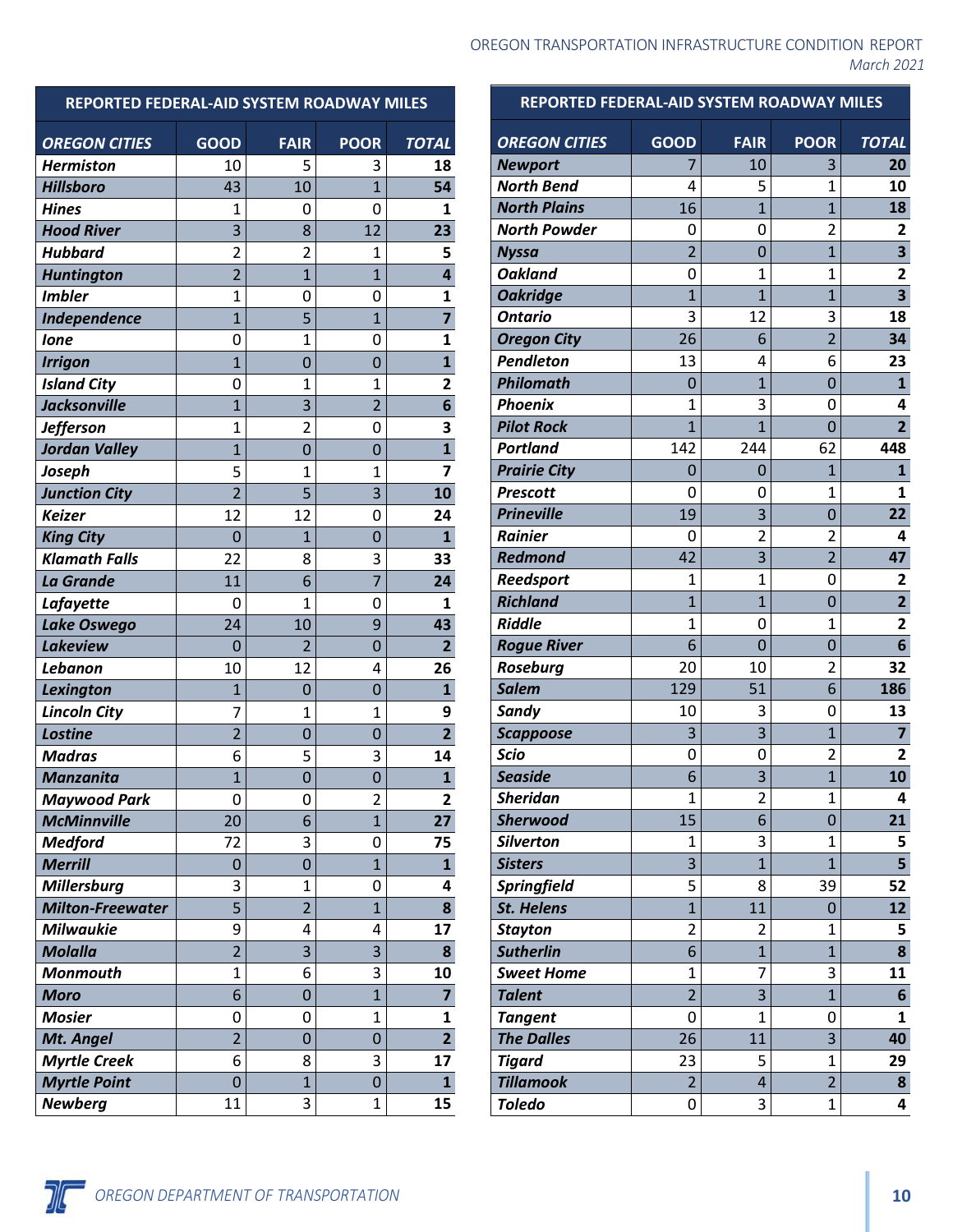| OREGON TRANSPORTATION INFRASTRUCTURE CONDITION. REPORT |            |
|--------------------------------------------------------|------------|
|                                                        | March 2021 |

| REPORTED FEDERAL-AID SYSTEM ROADWAY MILES |                |                |                |                         |  |
|-------------------------------------------|----------------|----------------|----------------|-------------------------|--|
| <b>OREGON CITIES</b>                      | <b>GOOD</b>    | <b>FAIR</b>    | <b>POOR</b>    | <b>TOTAL</b>            |  |
| <b>Troutdale</b>                          | 3              | 0              | 0              | 3                       |  |
| <b>Tualatin</b>                           | 21             | 3              | 2              | 26                      |  |
| <b>Turner</b>                             | $\overline{2}$ | $\mathbf{1}$   | 0              | 3                       |  |
| <b>Umatilla</b>                           | 0              | $\overline{2}$ | $\overline{2}$ | 4                       |  |
| Vale                                      | $\overline{2}$ | $\overline{2}$ | $\overline{2}$ | 6                       |  |
| Veneta                                    | 7              | 0              | 0              | $\overline{7}$          |  |
| Vernonia                                  | 0              | 0              | $\mathbf{1}$   | 1                       |  |
| <b>Waldport</b>                           | 0              | $\mathbf{1}$   | 0              | $\mathbf{1}$            |  |
| <b>Warrenton</b>                          | $\mathbf{1}$   | 0              | $\overline{1}$ | $\overline{\mathbf{2}}$ |  |
| Wasco                                     | 0              | 1              | 0              | $\mathbf{1}$            |  |
| <b>West Linn</b>                          | 14             | 10             | 4              | 28                      |  |
| Westfir                                   | 1              | 0              | 0              | 1                       |  |
| <b>Weston</b>                             | 0              | 1              | 0              | $\mathbf{1}$            |  |
| <b>Willamina</b>                          | 0              | $\mathbf{1}$   | 0              | $\mathbf{1}$            |  |
| <b>Wilsonville</b>                        | 24             | 5              | $\overline{2}$ | 31                      |  |
| <b>Winston</b>                            | 1              | 5              | $\mathbf{1}$   | 7                       |  |
| Woodburn                                  | 5              | $\overline{7}$ | 5              | 17                      |  |
| <b>Yachats</b>                            | 4              | 4              | 5              | 13                      |  |
| Yamhill                                   | 0              | 1              | 0              | 1                       |  |
| <b>TOTAL</b>                              | 1,504          | 837            | 363            | 2,704                   |  |

\*The number and condition of city-owned federal-aid system roadway miles are based solely on data submitted by local jurisdictions as of February 2021, it has not been tested or verified by ODOT staff.

**OREGON DEPARTMENT OF TRANSPORTATION 11**